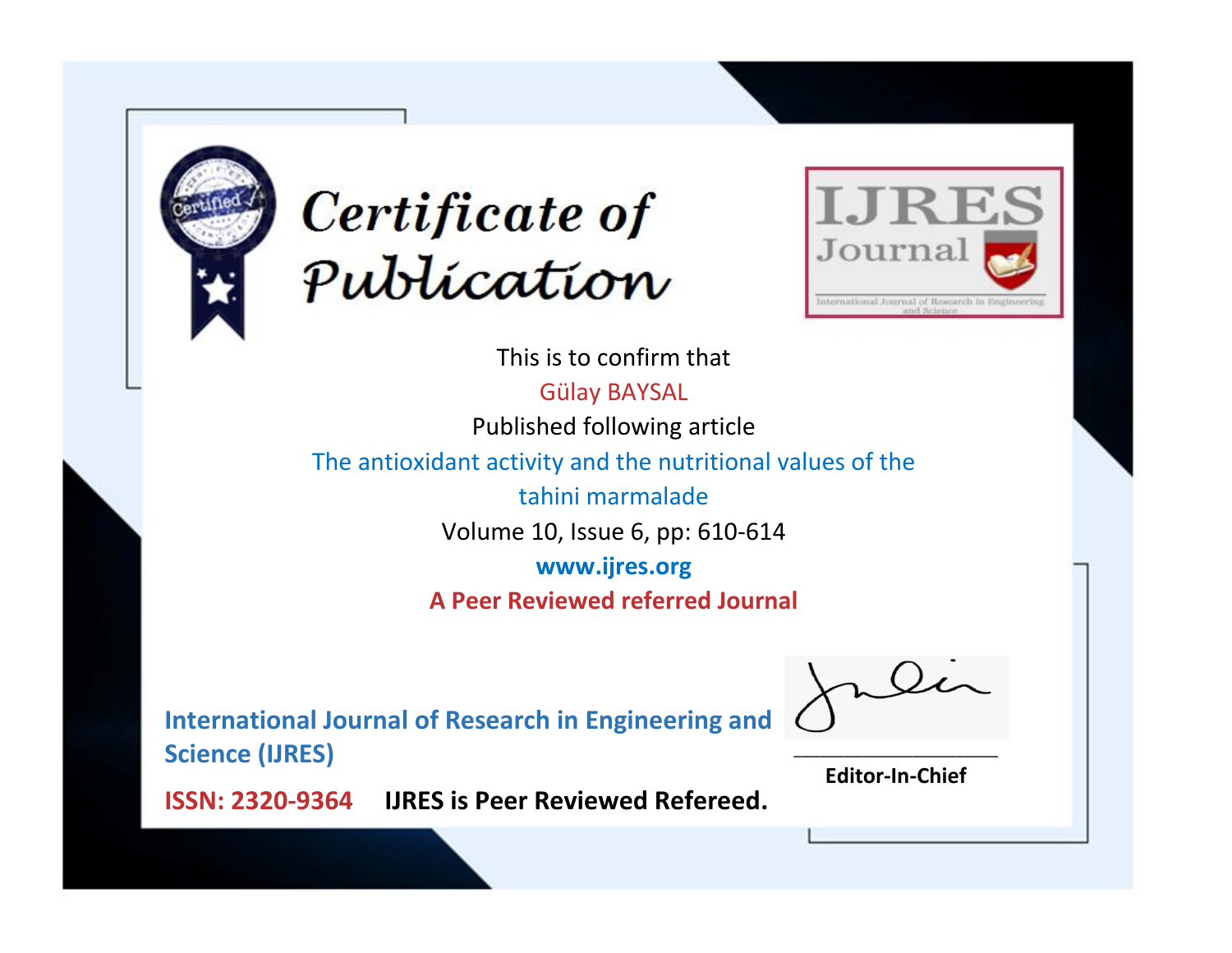



This is to confirm that

Esma AKSU

Published following article

The antioxidant activity and the nutritional values of the

tahini marmalade

Volume 10, Issue 6, pp: 610-614

**www.ijres.org**

**A Peer Reviewed referred Journal**

**International Journal of Research in Engineering and Science (IJRES)**

\_\_\_\_\_\_\_\_\_\_\_\_\_\_\_\_\_\_\_\_\_\_\_\_ **Editor-In-Chief**

**Journal.**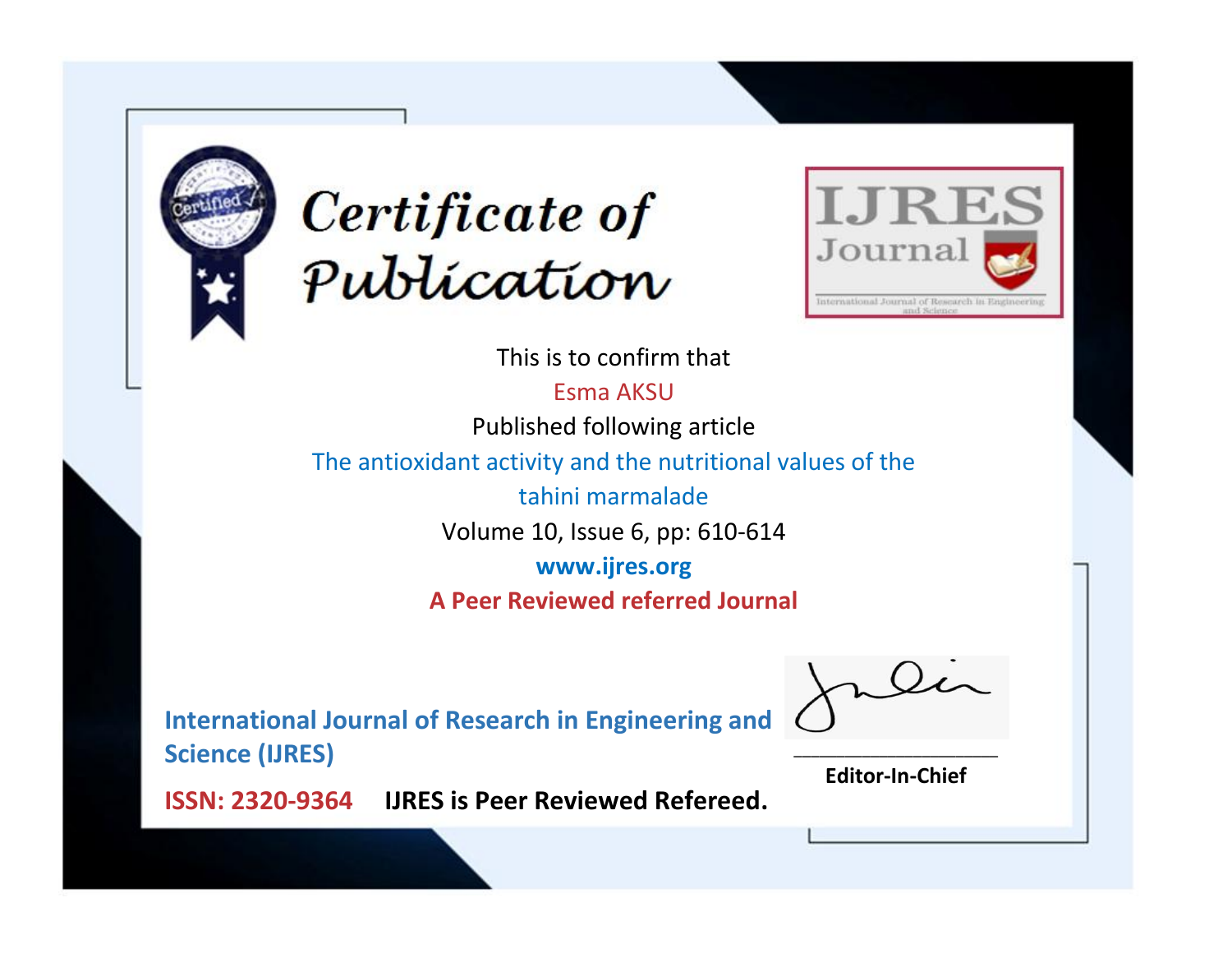



This is to confirm that Zehra GÜLSÜNOĞLU KONUŞKAN Published following article The antioxidant activity and the nutritional values of the tahini marmalade Volume 10, Issue 6, pp: 610-614 **www.ijres.org A Peer Reviewed referred Journal**

**International Journal of Research in Engineering and Science (IJRES)**

\_\_\_\_\_\_\_\_\_\_\_\_\_\_\_\_\_\_\_\_\_\_\_\_ **Editor-In-Chief**

**Journal.**